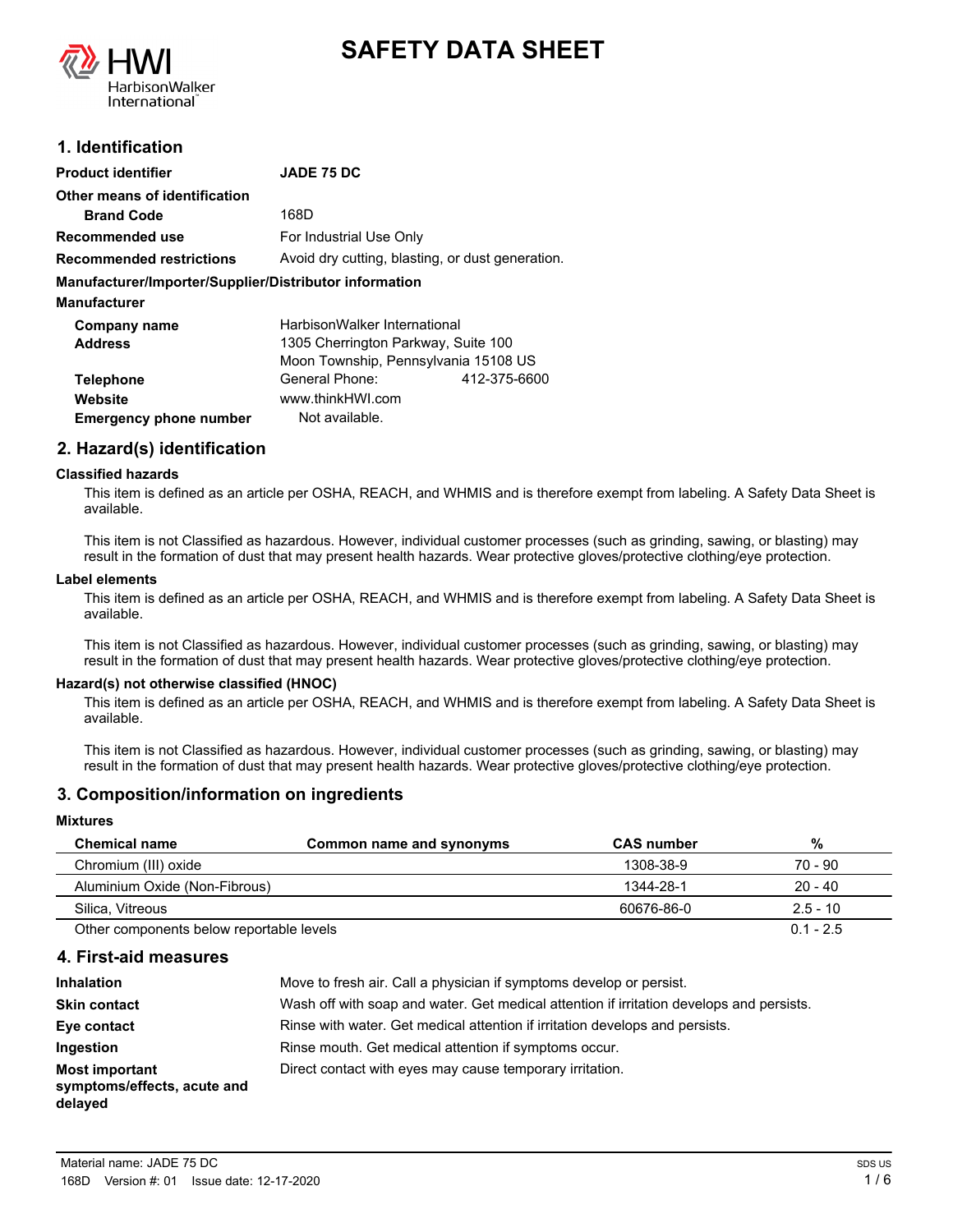Provide general supportive measures and treat symptomatically. Keep victim under observation. Symptoms may be delayed.

# **5. Fire-fighting measures**

| Suitable extinguishing media                                     | Use fire-extinguishing media appropriate for surrounding materials. |
|------------------------------------------------------------------|---------------------------------------------------------------------|
| Unsuitable extinguishing<br>media                                | Not available.                                                      |
| Specific hazards arising from<br>the chemical                    | Not applicable.                                                     |
| Special protective equipment<br>and precautions for firefighters | Not available.                                                      |

### **6. Accidental release measures**

| <b>Personal precautions,</b><br>protective equipment and<br>emergency procedures | Keep unnecessary personnel away. Keep people away from and upwind of spill/leak. Wear<br>appropriate protective equipment and clothing during clean-up. Ensure adequate ventilation. For<br>personal protection, see section 8 of the SDS. |
|----------------------------------------------------------------------------------|--------------------------------------------------------------------------------------------------------------------------------------------------------------------------------------------------------------------------------------------|
| <b>Methods and materials for</b><br>containment and cleaning up                  | Stop the flow of material, if this is without risk. Following product recovery, flush area with water.<br>Put material in suitable, covered, labeled containers. For waste disposal, see section 13 of the<br>SDS.                         |
| <b>Environmental precautions</b>                                                 | Avoid discharge into drains, water courses or onto the ground.                                                                                                                                                                             |
| 7. Handling and storage                                                          |                                                                                                                                                                                                                                            |
| <b>Precautions for safe handling</b>                                             | Obtain special instructions before use. Do not handle until all safety precautions have been read<br>and understood. Should be handled in closed systems, if possible. Provide adequate ventilation.                                       |

Wear appropriate personal protective equipment. Observe good industrial hygiene practices. **Conditions for safe storage,** Store away from incompatible materials (see Section 10 of the SDS).

**including any incompatibilities**

# **8. Exposure controls/personal protection**

### **Occupational exposure limits**

### **US. OSHA Table Z-1 Limits for Air Contaminants (29 CFR 1910.1000)**

| <b>Components</b>                                        | <b>Type</b> | Value             | Form                 |
|----------------------------------------------------------|-------------|-------------------|----------------------|
| Aluminium Oxide<br>(Non-Fibrous) (CAS<br>$1344 - 28 - 1$ | PEL         | $5$ mg/m $3$      | Respirable fraction. |
|                                                          |             | $15 \text{ mg/m}$ | Total dust.          |
| Chromium (III) oxide (CAS<br>1308-38-9)                  | PEL         | $0.5$ mg/m $3$    |                      |
| US. OSHA Table Z-3 (29 CFR 1910.1000)                    |             |                   |                      |
| <b>Components</b>                                        | <b>Type</b> | <b>Value</b>      | Form                 |
| Aluminium Oxide<br>(Non-Fibrous) (CAS<br>$1344 - 28 - 1$ | <b>TWA</b>  | $5$ mg/m $3$      | Respirable fraction. |
|                                                          |             | 15 mg/m3          | Total dust.          |
|                                                          |             | 50 mppcf          | Total dust.          |
|                                                          |             | 15 mppcf          | Respirable fraction. |
| Silica, Vitreous (CAS<br>60676-86-0)                     | <b>TWA</b>  | $0.8$ mg/m $3$    |                      |
|                                                          |             | 20 mppcf          |                      |
| <b>US. ACGIH Threshold Limit Values</b>                  |             |                   |                      |
| <b>Components</b>                                        | <b>Type</b> | <b>Value</b>      | <b>Form</b>          |
| Aluminium Oxide<br>(Non-Fibrous) (CAS<br>$1344 - 28 - 1$ | <b>TWA</b>  | 1 $mg/m3$         | Respirable fraction. |
| Chromium (III) oxide (CAS<br>1308-38-9)                  | <b>TWA</b>  | $0.003$ mg/m $3$  | Inhalable fraction.  |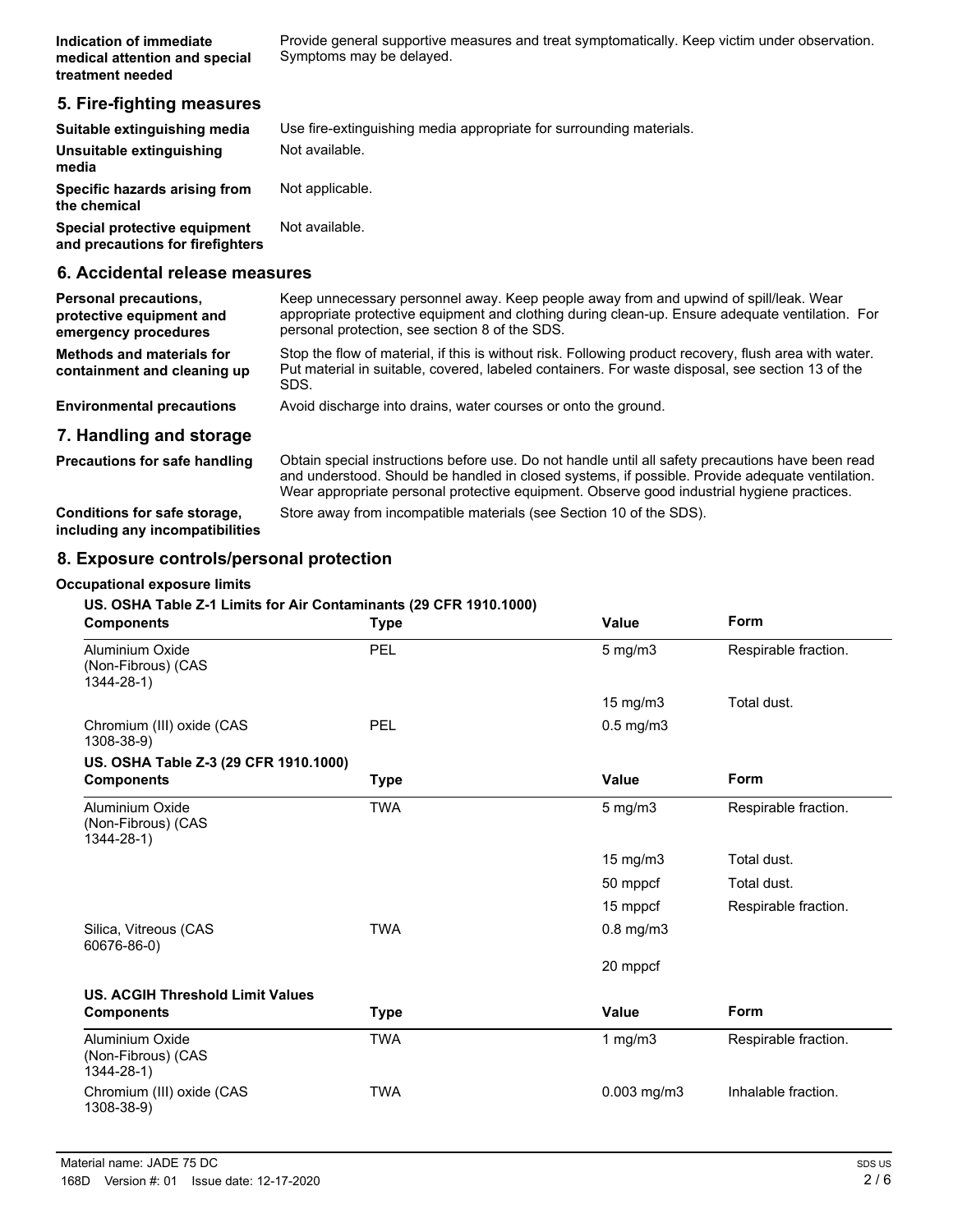| US. NIOSH: Pocket Guide to Chemical Hazards |                                                                                                                                                                                                                                                                                                                                                                                                        |                                                                                            |
|---------------------------------------------|--------------------------------------------------------------------------------------------------------------------------------------------------------------------------------------------------------------------------------------------------------------------------------------------------------------------------------------------------------------------------------------------------------|--------------------------------------------------------------------------------------------|
| <b>Components</b>                           | <b>Type</b>                                                                                                                                                                                                                                                                                                                                                                                            | Value                                                                                      |
| Chromium (III) oxide (CAS<br>1308-38-9)     | <b>TWA</b>                                                                                                                                                                                                                                                                                                                                                                                             | $0.5$ mg/m $3$                                                                             |
| Silica, Vitreous (CAS<br>60676-86-0)        | TWA                                                                                                                                                                                                                                                                                                                                                                                                    | $6$ mg/m $3$                                                                               |
| <b>Biological limit values</b>              | No biological exposure limits noted for the ingredient(s).                                                                                                                                                                                                                                                                                                                                             |                                                                                            |
| Appropriate engineering<br>controls         | Good general ventilation (typically 10 air changes per hour) should be used. Ventilation rates<br>should be matched to conditions. If applicable, use process enclosures, local exhaust ventilation,<br>or other engineering controls to maintain airborne levels below recommended exposure limits. If<br>exposure limits have not been established, maintain airborne levels to an acceptable level. |                                                                                            |
|                                             | Individual protection measures, such as personal protective equipment                                                                                                                                                                                                                                                                                                                                  |                                                                                            |
| <b>Eye/face protection</b>                  | If contact is likely, safety glasses with side shields are recommended.                                                                                                                                                                                                                                                                                                                                |                                                                                            |
| <b>Skin protection</b>                      |                                                                                                                                                                                                                                                                                                                                                                                                        |                                                                                            |
| <b>Hand protection</b>                      | Wear appropriate chemical resistant gloves.                                                                                                                                                                                                                                                                                                                                                            |                                                                                            |
| Other                                       | Use of an impervious apron is recommended.                                                                                                                                                                                                                                                                                                                                                             |                                                                                            |
| <b>Respiratory protection</b>               | exceeding the exposure limits.                                                                                                                                                                                                                                                                                                                                                                         | Use a NIOSH/MSHA approved respirator if there is a risk of exposure to dust/fume at levels |
| <b>Thermal hazards</b>                      | Wear appropriate thermal protective clothing, when necessary.                                                                                                                                                                                                                                                                                                                                          |                                                                                            |
|                                             |                                                                                                                                                                                                                                                                                                                                                                                                        |                                                                                            |
| General hygiene                             |                                                                                                                                                                                                                                                                                                                                                                                                        | Observe any medical surveillance requirements. Always observe good personal hygiene        |

**considerations**

measures, such as washing after handling the material and before eating, drinking, and/or smoking. Routinely wash work clothing and protective equipment to remove contaminants.

# **9. Physical and chemical properties**

| <b>Appearance</b>                            |                            |
|----------------------------------------------|----------------------------|
| <b>Physical state</b>                        | Solid.                     |
| Form                                         | <b>Brick or Cast Shape</b> |
| Color                                        | Not available.             |
| Odor                                         | Not available.             |
| Odor threshold                               | Not available.             |
| рH                                           | Not available.             |
| Melting point/freezing point                 | Not available.             |
| Initial boiling point and boiling<br>range   | Not available.             |
| <b>Flash point</b>                           | Not available.             |
| <b>Evaporation rate</b>                      | Not available.             |
| Flammability (solid, gas)                    | Not available.             |
| Upper/lower flammability or explosive limits |                            |
| <b>Flammability limit - lower</b><br>(%)     | Not available.             |
| <b>Flammability limit - upper</b><br>$(\%)$  | Not available.             |
| Explosive limit - lower (%)                  | Not available.             |
| Explosive limit - upper (%)                  | Not available.             |
| Vapor pressure                               | Not available.             |
| Vapor density                                | Not available.             |
| <b>Relative density</b>                      | Not available.             |
| Solubility(ies)                              |                            |
| <b>Solubility (water)</b>                    | Not available.             |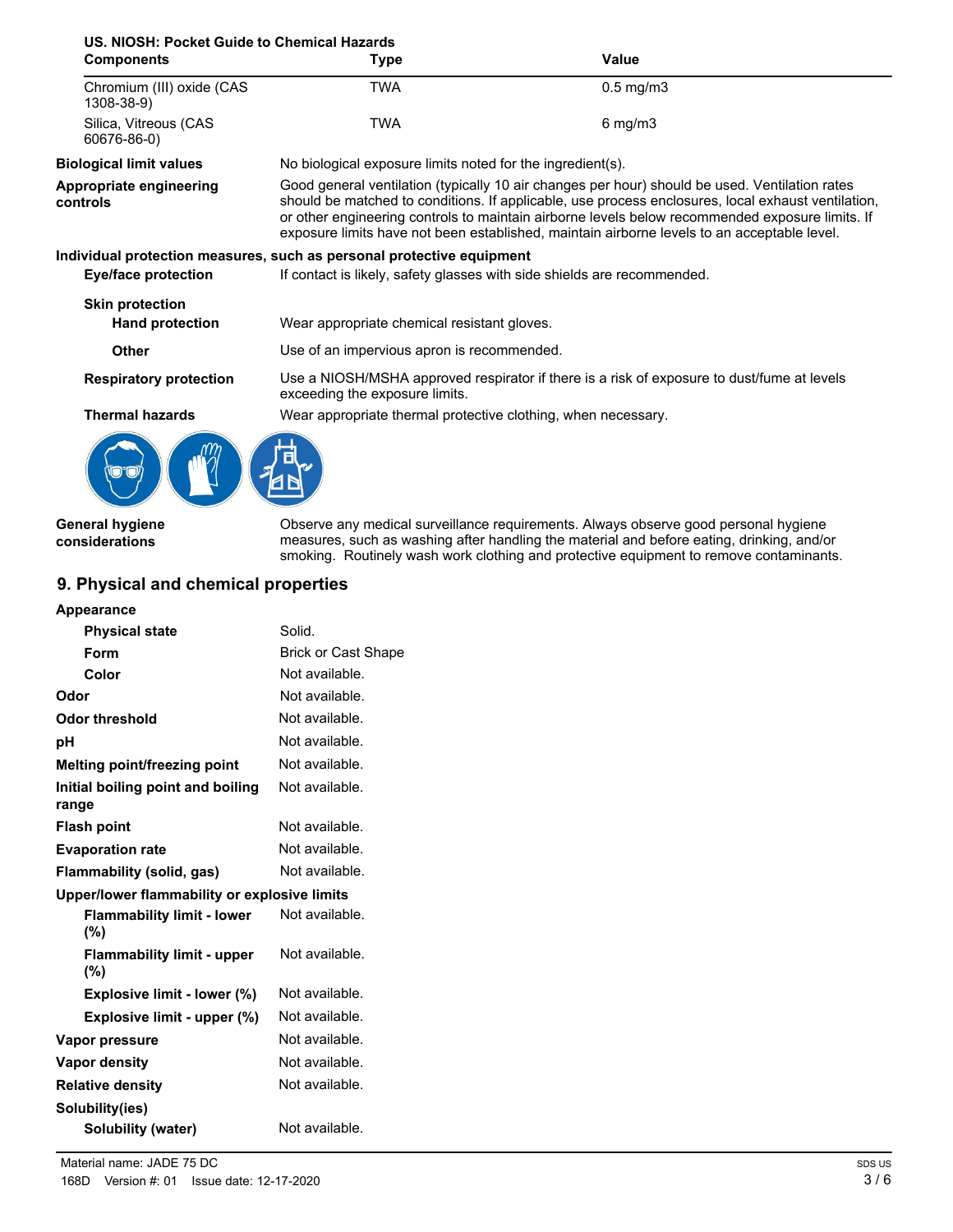| <b>Partition coefficient</b><br>(n-octanol/water) | Not available.                                                                       |
|---------------------------------------------------|--------------------------------------------------------------------------------------|
| <b>Auto-ignition temperature</b>                  | Not available.                                                                       |
| <b>Decomposition temperature</b>                  | Not available.                                                                       |
| <b>Viscosity</b>                                  | Not available.                                                                       |
| <b>Other information</b>                          |                                                                                      |
| <b>Explosive properties</b>                       | Not explosive.                                                                       |
| <b>Oxidizing properties</b>                       | Not oxidizing.                                                                       |
| 10. Stability and reactivity                      |                                                                                      |
|                                                   | ▼1. こうこう オールトリント おおおお こうしょう こうこうしゅう こうしょう こうこうしょう おおとこ こうじょう こうしょうこう こうしょうこうこう こうしょう |

| <b>Reactivity</b>                            | The product is stable and non-reactive under normal conditions of use, storage and transport.                                                                                       |
|----------------------------------------------|-------------------------------------------------------------------------------------------------------------------------------------------------------------------------------------|
| <b>Chemical stability</b>                    | Material is stable under normal conditions.                                                                                                                                         |
| <b>Possibility of hazardous</b><br>reactions | No dangerous reaction known under conditions of normal use.                                                                                                                         |
| <b>Conditions to avoid</b>                   | Contact with incompatible materials.                                                                                                                                                |
| Incompatible materials                       | Strong oxidizing agents.<br>Incompatibility is based strictly upon potential theoretical reactions between chemicals and may<br>not be specific to industrial application exposure. |
| <b>Hazardous decomposition</b><br>products   | No hazardous decomposition products are known.                                                                                                                                      |

# **11. Toxicological information**

# Information on likely routes of

| Information on likely routes of exposure                                           |                                                                                                                     |                                                                                                            |  |
|------------------------------------------------------------------------------------|---------------------------------------------------------------------------------------------------------------------|------------------------------------------------------------------------------------------------------------|--|
| Inhalation                                                                         | No adverse effects due to inhalation are expected.                                                                  |                                                                                                            |  |
| <b>Skin contact</b>                                                                | No adverse effects due to skin contact are expected.                                                                |                                                                                                            |  |
| Eye contact                                                                        | Direct contact with eyes may cause temporary irritation.                                                            |                                                                                                            |  |
| Ingestion                                                                          | Expected to be a low ingestion hazard.                                                                              |                                                                                                            |  |
| Symptoms related to the<br>physical, chemical and<br>toxicological characteristics | Direct contact with eyes may cause temporary irritation.                                                            |                                                                                                            |  |
| Information on toxicological effects                                               |                                                                                                                     |                                                                                                            |  |
| <b>Acute toxicity</b>                                                              | Not known.                                                                                                          |                                                                                                            |  |
| <b>Skin corrosion/irritation</b>                                                   | Prolonged skin contact may cause temporary irritation.                                                              |                                                                                                            |  |
| Serious eye damage/eye<br>irritation                                               | Direct contact with eyes may cause temporary irritation.                                                            |                                                                                                            |  |
| Respiratory or skin sensitization                                                  |                                                                                                                     |                                                                                                            |  |
| <b>Respiratory sensitization</b>                                                   | Not a respiratory sensitizer.                                                                                       |                                                                                                            |  |
| <b>Skin sensitization</b>                                                          | This product is not expected to cause skin sensitization.                                                           |                                                                                                            |  |
| Germ cell mutagenicity                                                             | No data available to indicate product or any components present at greater than 0.1% are<br>mutagenic or genotoxic. |                                                                                                            |  |
| Carcinogenicity                                                                    | May cause cancer.                                                                                                   |                                                                                                            |  |
| <b>IARC Monographs. Overall Evaluation of Carcinogenicity</b>                      |                                                                                                                     |                                                                                                            |  |
| Chromium (III) oxide (CAS 1308-38-9)<br>Silica, Vitreous (CAS 60676-86-0)          | OSHA Specifically Regulated Substances (29 CFR 1910.1001-1052)                                                      | 3 Not classifiable as to carcinogenicity to humans.<br>3 Not classifiable as to carcinogenicity to humans. |  |
| Not regulated.<br>Not listed.                                                      | US. National Toxicology Program (NTP) Report on Carcinogens                                                         |                                                                                                            |  |
| <b>Reproductive toxicity</b>                                                       |                                                                                                                     | This product is not expected to cause reproductive or developmental effects.                               |  |
| Specific target organ toxicity -<br>single exposure                                | Not classified.                                                                                                     |                                                                                                            |  |
| Specific target organ toxicity -<br>repeated exposure                              | Not classified.                                                                                                     |                                                                                                            |  |
| <b>Aspiration hazard</b>                                                           | Not an aspiration hazard.                                                                                           |                                                                                                            |  |

Material name: JADE 75 DC

**Chronic effects** Prolonged exposure may cause chronic effects.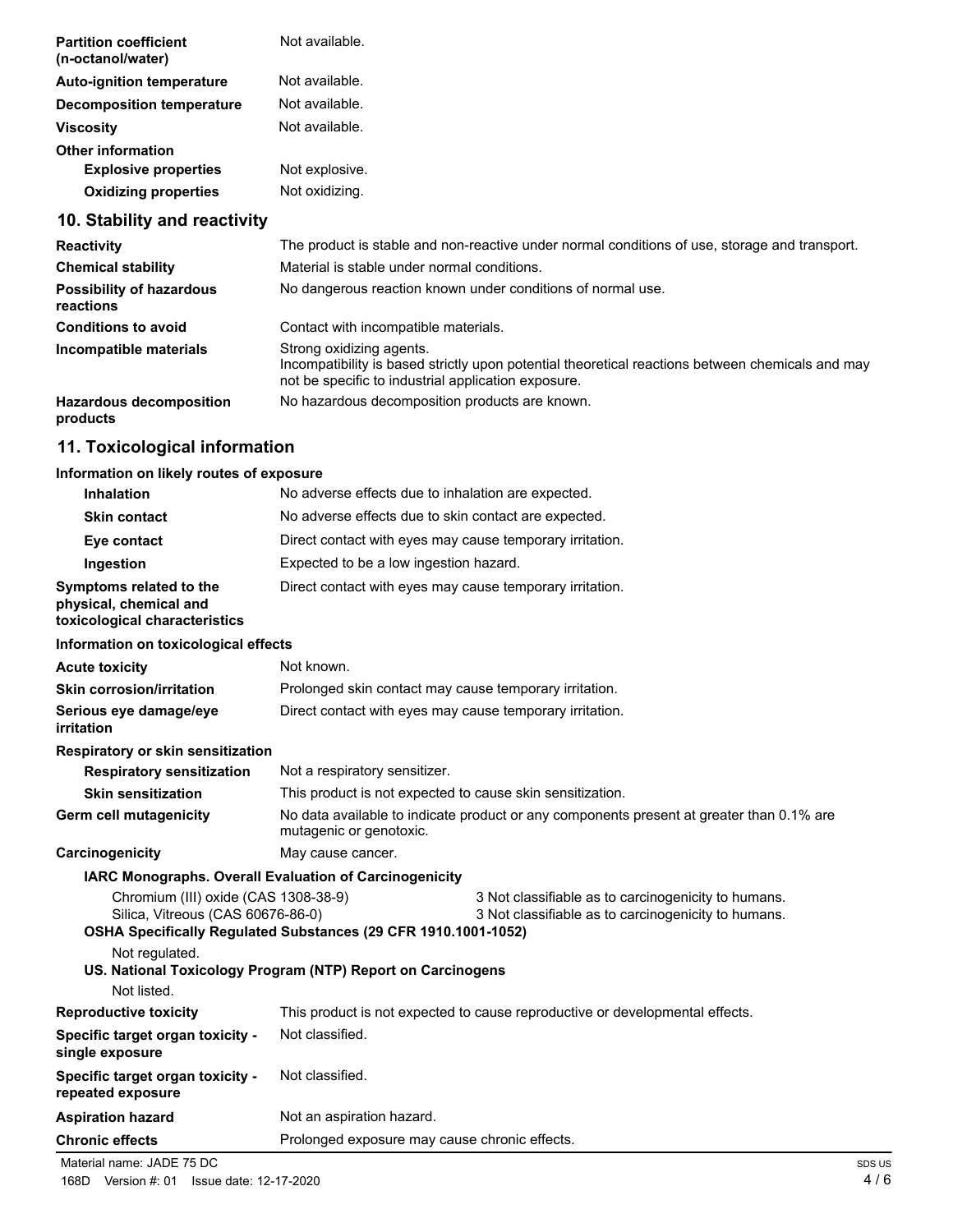# **12. Ecological information**

| <b>Ecotoxicity</b>               | The product is not classified as environmentally hazardous. However, this does not exclude the<br>possibility that large or frequent spills can have a harmful or damaging effect on the environment. |
|----------------------------------|-------------------------------------------------------------------------------------------------------------------------------------------------------------------------------------------------------|
| Persistence and degradability    | No data is available on the degradability of any ingredients in the mixture.                                                                                                                          |
| <b>Bioaccumulative potential</b> | No data available.                                                                                                                                                                                    |
| Mobility in soil                 | No data available.                                                                                                                                                                                    |
| Other adverse effects            | No other adverse environmental effects (e.g. ozone depletion, photochemical ozone creation<br>potential, endocrine disruption, global warming potential) are expected from this component.            |

### **13. Disposal considerations**

| <b>Disposal instructions</b>             | This product, in its present state, when discarded or disposed of, is not a hazardous waste<br>according to Federal regulations (40 CFR 261.4 (b)(4)). Under RCRA, it is the responsibility of the<br>user of the product to determine, at the time of disposal, whether the product meets RCRA criteria<br>for hazardous waste.                                                                                                                                                                                                                                            |
|------------------------------------------|-----------------------------------------------------------------------------------------------------------------------------------------------------------------------------------------------------------------------------------------------------------------------------------------------------------------------------------------------------------------------------------------------------------------------------------------------------------------------------------------------------------------------------------------------------------------------------|
| Hazardous waste code                     | Since this product is used in several industries, no Waste Code can be provided by the supplier.<br>The Waste Code should be determined in arrangement with your waste disposal partner or the<br>responsible authority.                                                                                                                                                                                                                                                                                                                                                    |
| Waste from residues / unused<br>products | As sold, this product is not RCRA hazardous. Final used condition must be evaluated prior to<br>disposal. Dispose of waste product in accordance with Federal, State and Local regulations. The<br>chrome compounds (Cr III) in this product may be altered to a hexavalent compound (Cr VI) under<br>certain use conditions, such as exposure to alkali salts and/or high temperatures. Proper waste<br>testing (such as TCLP) must be done to determine the waste status of used product. Reuse and<br>recycling of chrome Refractories is recommended whenever possible. |
| <b>Contaminated packaging</b>            | Not available.                                                                                                                                                                                                                                                                                                                                                                                                                                                                                                                                                              |

# **14. Transport information**

### **DOT**

Not regulated as dangerous goods.

### **IATA**

Not regulated as dangerous goods.

### **IMDG**

Not regulated as dangerous goods.

#### **Transport in bulk according to** Not applicable. **Annex II of MARPOL 73/78 and the IBC Code**

# **15. Regulatory information**

This product is a "Hazardous Chemical" as defined by the OSHA Hazard Communication Standard, 29 CFR 1910.1200. All chemical substances in this product are listed on the TSCA chemical substance inventory where required. **US federal regulations**

# **TSCA Section 12(b) Export Notification (40 CFR 707, Subpt. D)** Not regulated. **CERCLA Hazardous Substance List (40 CFR 302.4)** Not listed. **SARA 304 Emergency release notification** Not regulated. **OSHA Specifically Regulated Substances (29 CFR 1910.1001-1052)** Not regulated. **SARA 302 Extremely hazardous substance Superfund Amendments and Reauthorization Act of 1986 (SARA)** Not listed. **SARA 311/312 Hazardous** No (Exempt) **chemical SARA 313 (TRI reporting) Chemical name CAS number % by wt.** Aluminium Oxide (Non-Fibrous) 1344-28-1 20 - 40 Chromium (III) oxide 1308-38-9 70 - 90